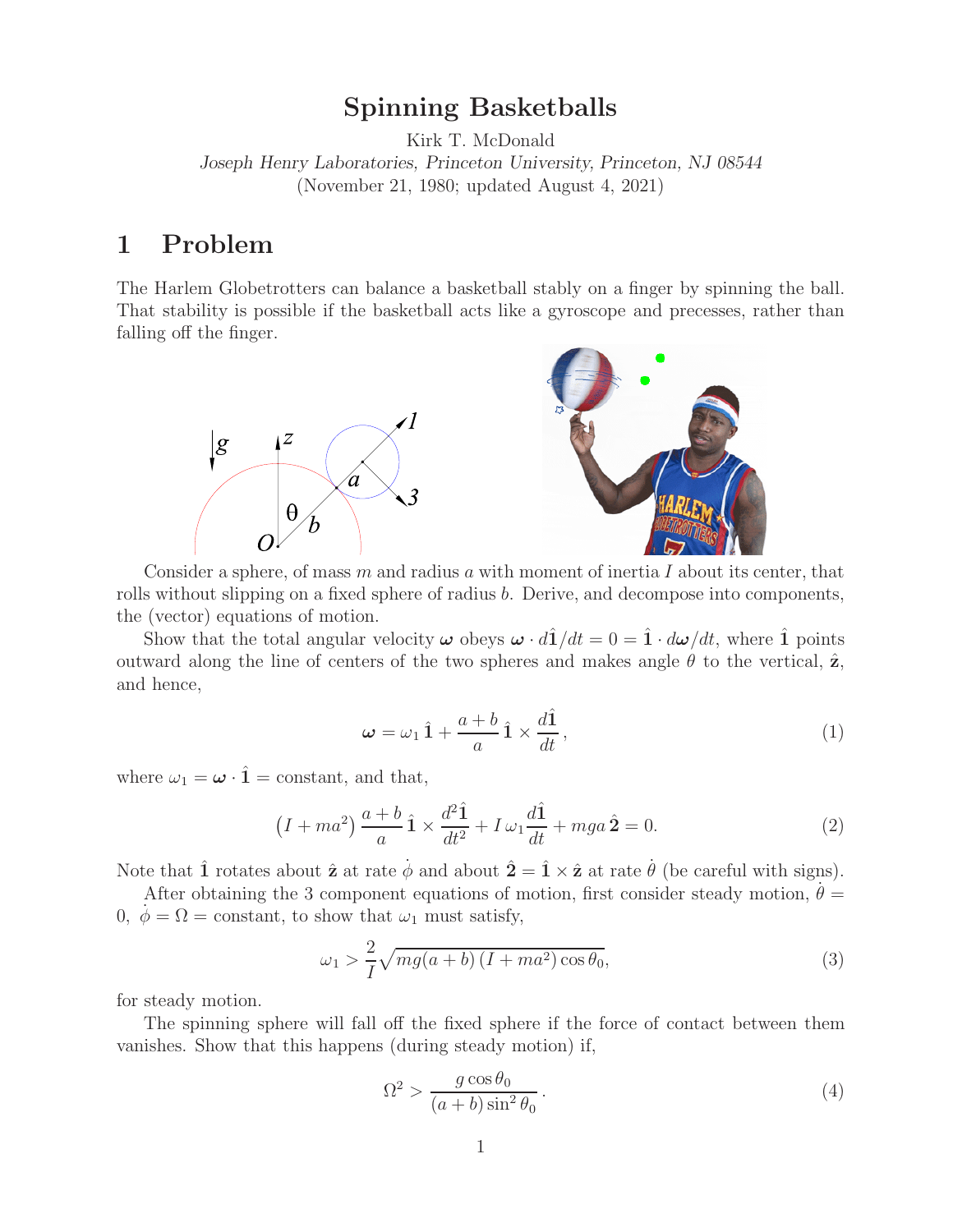Consider nutations about steady precession,

$$
\theta = \theta_0 + \epsilon \sin \alpha t, \qquad \dot{\phi} = \Omega + \delta \sin \alpha t, \tag{5}
$$

for small constants  $\epsilon$  and  $\delta$  to show that  $\alpha^2 > 0$  for large enough  $\omega_1$ , in which case the nutations are stable.

For a basketball of radius  $a = 12$  cm, which is a hollow sphere with  $I = 2mq^2/3$ , balanced vertically on a finger of radius of curvature  $b \approx 1$  cm, the spin required for gyroscopic stability is greater than 6 revolutions per second, which seems higher than in videos of "balanced", spinning basketballs. That is, their stability is due to active stabilization by horizontal motion of the support finger rather than gyroscopic effects.

One of many YouTube videos on how to spin a basketball, https://www.youtube.com/watch?v=lLxUq6nhkb4 in which the spin seems to be only 1-2 revolutions per second.

## **2 Solution**

*This problem is the Example on p. 354,* §*415 of* E.A. Milne, *Vectorial Mechanics* (Metheun; Interscience Publishers, 1948), http://kirkmcd.princeton.edu/examples/mechanics/milne\_mechanics.pdf



We consider a sphere, of mass  $m$  and radius  $a$  with moment of inertia  $I$  about its center, that rolls without slipping on a fixed sphere of radius b. We use a set of principal axes (but not body axes) about the center of the sphere of radius  $a$ , where  $\hat{1}$  points outward along the line of centers of the two spheres and makes angle  $\theta$  to the vertical,  $\hat{\mathbf{z}}$ . Also,  $\hat{\mathbf{2}} = \hat{\mathbf{1}} \times \hat{\mathbf{z}} / \sin \theta$ (which is always horizontal), and  $3 = 1 \times 2$  (which lies in the vertical plane of 1 and  $\hat{z}$ ).

The center of the sphere of radius a is at position  $\mathbf{r} = (a + b) \mathbf{1}$  with respect to the center of the fixed sphere of radius  $b$ , which we take as the origin of coordinates in the lab frame. Then, the velocity of the center of the sphere of radius  $a$  is,

$$
\mathbf{v} = \frac{d\mathbf{r}}{dt} = (a+b)\frac{d\hat{\mathbf{1}}}{dt}.
$$
\n(6)

#### **2.1 Rolling Constraint**

The (nonholonomic) constraint of rolling without slipping is that the point of contact on the spinning sphere of radius a with the sphere of radius b is instantaneously at rest in the lab frame,

$$
\mathbf{v}_{\text{contact}} = 0 = \mathbf{v} + \boldsymbol{\omega} \times \mathbf{a} = (a+b)\frac{d\hat{\mathbf{1}}}{dt} - a\boldsymbol{\omega} \times \hat{\mathbf{1}},\tag{7}
$$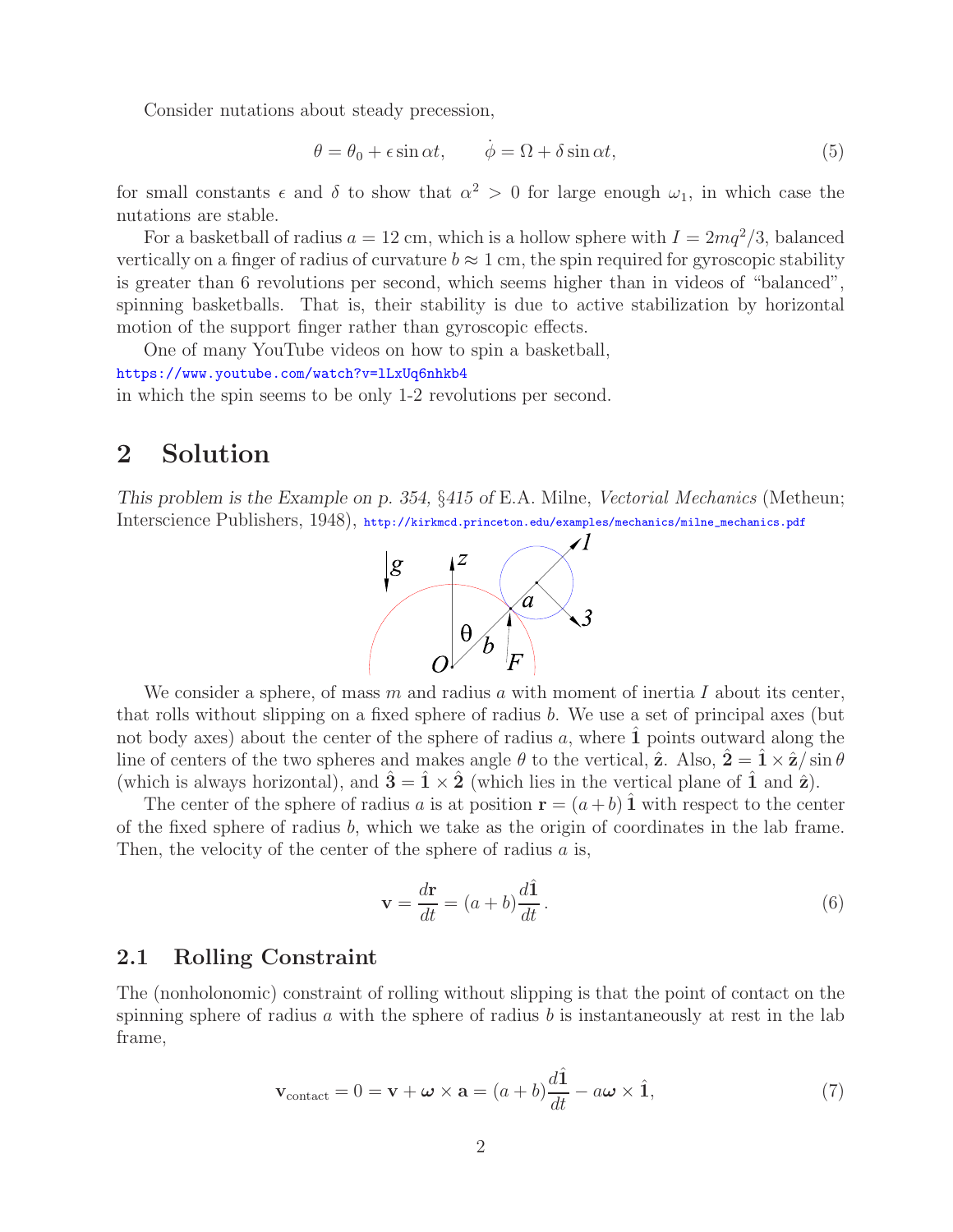where  $\omega$  is the total angular velocity of the sphere radius a in the lab frame, and  $\mathbf{a} = -a \hat{\mathbf{1}}$ is the vector from the center of the sphere of radius  $a$  to the point of contact.<sup>1</sup>

### **2.2 Vector Equations of Motion**

The force and torque equations of motion of (center of) the sphere of radius a are,

$$
m\frac{d\mathbf{v}}{dt} = m(a+b)\frac{d^2\hat{\mathbf{1}}}{dt^2} = \mathbf{F} - mg\,\hat{\mathbf{z}}, \qquad \mathbf{F} = m(a+b)\frac{d^2\hat{\mathbf{1}}}{dt^2} + mg\,\hat{\mathbf{z}}, \tag{9}
$$

$$
\frac{d\mathbf{L}}{dt} = I\frac{d\boldsymbol{\omega}}{dt} = \boldsymbol{\tau} = \mathbf{a} \times \mathbf{F} = -ma(a+b)\hat{\mathbf{1}} \times \frac{d^2\hat{\mathbf{1}}}{dt^2} - mga\hat{\mathbf{1}} \times \hat{\mathbf{z}}.
$$
(10)

From eq. (7) we have that,

$$
\omega \cdot \frac{d\hat{1}}{dt} = 0,\tag{11}
$$

while from eq. (10) we have that,

$$
\hat{\mathbf{1}} \cdot \frac{d\boldsymbol{\omega}}{dt} = 0. \tag{12}
$$

Hence,

$$
\frac{d}{dt}(\boldsymbol{\omega} \cdot \hat{\mathbf{1}}) = \frac{d\omega_1}{dt} = 0,\tag{13}
$$

and  $\omega_1 = \boldsymbol{\omega} \cdot \hat{\mathbf{1}}$  is constant.

Also, we can multiply eq.  $(7)$  by  $\hat{1}$  to find that,

$$
\omega = \omega_1 \hat{1} + \frac{a+b}{a} \hat{1} \times \frac{d\hat{1}}{dt}, \qquad \frac{d\omega}{dt} = \omega_1 \frac{d\hat{1}}{dt} + \frac{a+b}{a} \hat{1} \times \frac{d^2 \hat{1}}{dt^2}, \qquad (14)
$$

and then rewrite the equation of motion (10) as,

$$
(I + ma^2) \frac{a+b}{a} \hat{\mathbf{1}} \times \frac{d^2 \hat{\mathbf{1}}}{dt^2} + I \omega_1 \frac{d \hat{\mathbf{1}}}{dt} + mga \hat{\mathbf{1}} \times \hat{\mathbf{z}} = 0.
$$
 (15)

<sup>1</sup>At this point in the analysis we could also note that  $\mathbf{v} = -(a+b)\dot{\phi}\sin\theta\,\hat{\mathbf{2}} + \dot{\theta}\,\hat{\mathbf{3}}$  where  $\dot{\phi}$  is the angular velocity of the center of the spinning sphere about the  $z$ -axis. Then  $(6)$  implies eq.  $(28)$  below. We could also use eq. (7) to find,

$$
\hat{\mathbf{1}} \times (\boldsymbol{\omega} \times \mathbf{a}) = -a\,\boldsymbol{\omega} - \omega_1\,\mathbf{a} = -\hat{\mathbf{1}} \times \mathbf{v} = (a+b)\,\dot{\theta}\,\hat{\mathbf{2}} + (a+b)\,\dot{\phi}\sin\theta\,\hat{\mathbf{3}}, \quad \boldsymbol{\omega} = \omega_1\,\hat{\mathbf{1}} - \frac{a+b}{a}\,\dot{\theta}\,\hat{\mathbf{2}} - \frac{a+b}{a}\,\dot{\phi}\,\hat{\mathbf{3}}, \tag{8}
$$

where  $\omega_1 = \omega \cdot \hat{\mathbf{1}}$ , in agreement with eq. (26) below.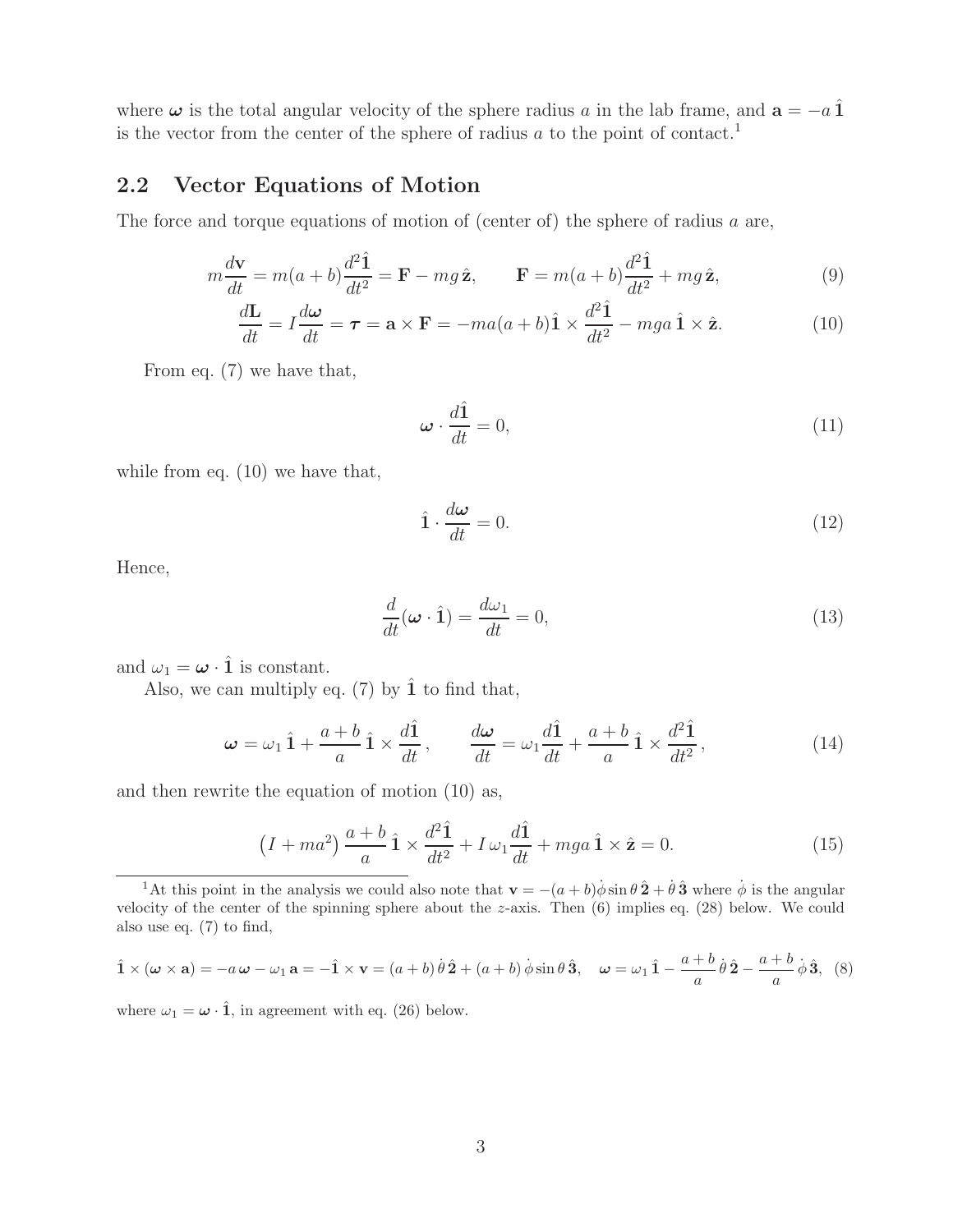### **2.3 Steady Motion**

For steady motion, with  $\theta = \theta_0 = \text{constant}$ , the spinning sphere, and the triad of principal axes, precess about the vertical at constant angular velocity  $\Omega = \omega_{123} = \Omega \hat{z}$ , and hence,

$$
\frac{d\hat{\mathbf{1}}}{dt} = \boldsymbol{\omega}_{123} \times \hat{\mathbf{1}} = \boldsymbol{\Omega} \times \hat{\mathbf{1}} = \boldsymbol{\Omega} \hat{\mathbf{z}} \times \hat{\mathbf{1}},\tag{16}
$$

$$
\frac{d^2\hat{\mathbf{1}}}{dt} = \mathbf{\Omega} \times \frac{d\hat{\mathbf{1}}}{dt} = \mathbf{\Omega} \times (\mathbf{\Omega} \times \hat{\mathbf{1}}) = (\mathbf{\Omega} \cdot \hat{\mathbf{1}})\mathbf{\Omega} - \Omega^2 \hat{\mathbf{1}} = \Omega^2(\cos\theta_0 \hat{\mathbf{z}} - \hat{\mathbf{1}}).
$$
(17)

$$
\hat{\mathbf{1}} \times \frac{d^2 \hat{\mathbf{1}}}{dt} = \Omega^2 \cos \theta_0 \hat{\mathbf{1}} \times \hat{\mathbf{z}}.
$$
 (18)

Then, all terms in the equation of motion (15) are proportional to  $\hat{\mathbf{1}} \times \hat{\mathbf{z}}$ , and we have,

$$
(I + ma^2) \frac{a+b}{a} \Omega^2 \cos \theta_0 - I \omega_1 \Omega + mga = 0,
$$
 (19)

$$
\Omega = \frac{I\omega_1 \pm \sqrt{I^2 \omega_1^2 - 4\left(I + ma^2\right)(a+b)mg\cos\theta_0}}{2\left(I + ma^2\right)\frac{a+b}{a}\cos\theta_0} = \frac{\omega_1 \pm \sqrt{\omega_1^2 - \omega_{1,\text{``min''}}^2}}{I\omega_{1,\text{``min''}}^2/2mga},\tag{20}
$$

where for steady precession at rate  $\Omega$  to exist, we must have,

$$
\omega_1 \ge \omega_{1,\text{``min''}} = \frac{2}{I} \sqrt{mg(a+b) \left(I + ma^2\right) \cos \theta_0},\tag{21}
$$

which (not surprisingly) limits steady motion to angle  $\theta_0 < 90^\circ$ .

The spinning sphere remains in contact with the fixed sphere only if the outward force of contact,  $\mathbf{F} \cdot \mathbf{1}$ , is positive. From eqs. (9) and (17), we have for steady motion,

$$
\mathbf{F} = m(a+b)\frac{d^2\hat{\mathbf{1}}}{dt^2} + mg\,\hat{\mathbf{z}} = m(a+b)\Omega^2(\cos\theta_0\,\hat{\mathbf{z}} - \hat{\mathbf{1}}), +mg\,\hat{\mathbf{z}},\tag{22}
$$

$$
\mathbf{F} \cdot \hat{\mathbf{1}} = mg \cos \theta_0 + m(a+b)\Omega^2(\cos^2 \theta_0 - 1) = mg \cos \theta_0 - m(a+b)\Omega^2 \sin^2 \theta_0. \tag{23}
$$

Hence, the spinning sphere flies off the fixed sphere  $\mathrm{if,}^2$ 

$$
\Omega^2 > \frac{g\cos\theta_0}{(a+b)\sin^2\theta_0} \,. \tag{24}
$$

In particular, if  $\omega_1$  is  $\omega_{1, \text{``min''}}$  of eq. (21), the spinning sphere flies of when,

$$
\frac{ma^2 \sin^2 \theta_0}{(I + ma^2) \cos^2 \theta_0} > 0,
$$
\n(25)

so only at  $\theta_0 = 0$  can there be steady motion with  $\omega_1 = \omega_{1,\text{``min''}}$ .

That is, the true minimum of  $\omega_1$  for steady motion in contact with the fixed sphere is the root of the quartic equation obtained by combining eqs. (20) and (24). A numerical study<sup>3</sup> indicates that spinning sphere always flies off for  $\Omega$  with the positive root in eq. (20), while for the negative root, steady motion in contact with the fixed sphere is possible for any  $\theta_0 < 90^\circ$  for large enough  $\omega_1$  (much larger than  $\omega_{1, \text{``min''}}$  of eq. (21) as  $\theta_0$  approaches  $90^\circ$ ).

<sup>&</sup>lt;sup>2</sup>For  $\theta_0 = 0$ , the spinning sphere will never fly off.

<sup>3</sup>http://kirkmcd.princeton.edu/examples/basketball.xlsx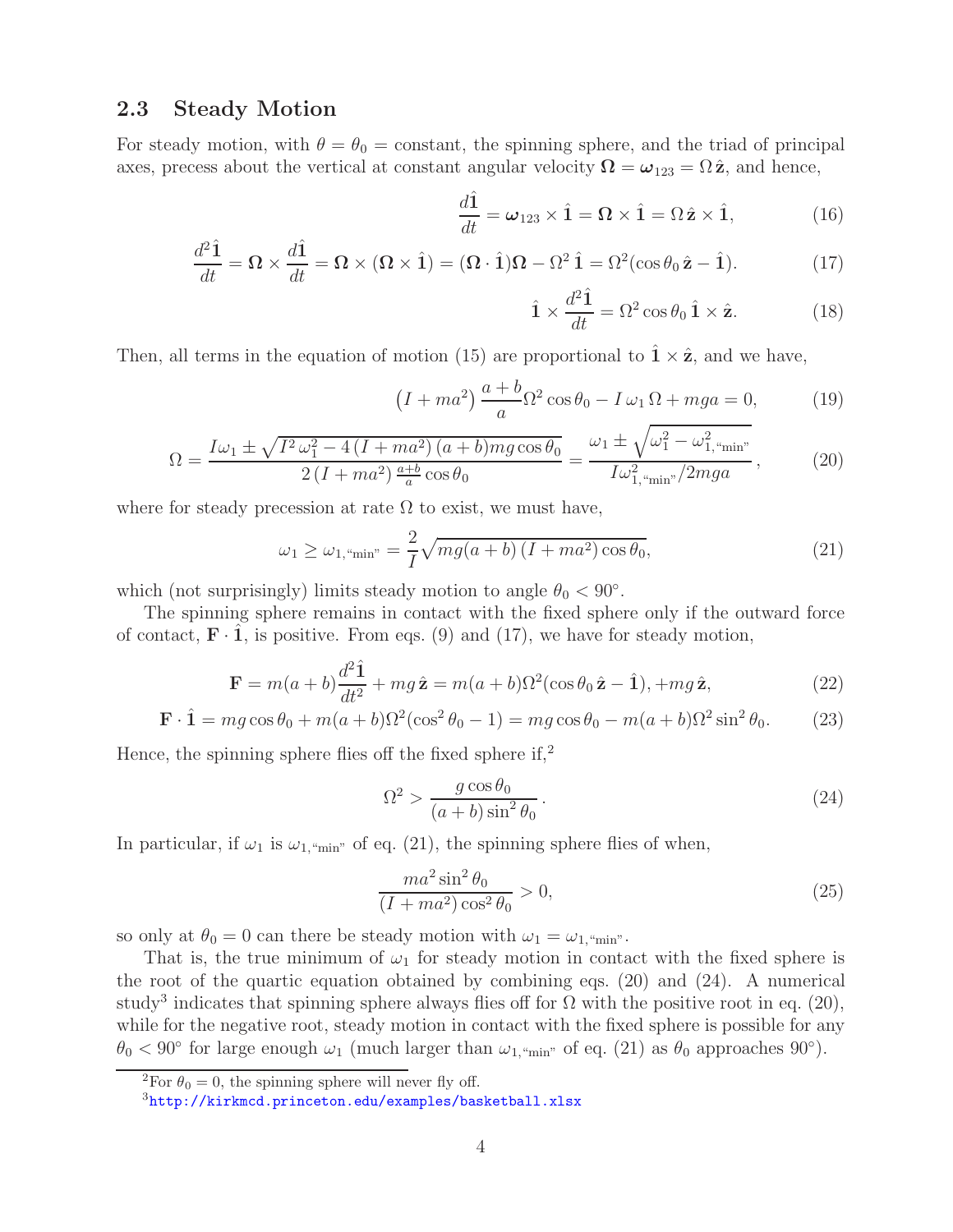#### **2.4 Comments**

For a basketball of radius  $a = 12$  cm, which is a hollow sphere with  $I = 2ma^2/3$  ( $k = 2/3$ ), balanced vertically ( $\theta_0 = 0$ ) on a finger of radius of curvature  $b \approx 1$  cm  $\ll a$ , the minimum  $\omega_1$  required for gyroscopic stability is about 6 revolutions per second.<sup>4</sup> This seems higher than the rotation rates of spinning basketballs in online videos,<sup>5</sup> so it seems likely that their apparent stability is due to active stabilization by horizontal motion of the supporting finger, rather than gyroscopic stabilization.

### **2.5 Equations of Motion for Variable**  $\theta$  and  $\phi$

To discuss nutation about steady motion, we note that the angular velocity  $\omega_{123}$  of the principal axes consists of the term  $-\dot{\theta}\hat{\mathbf{2}}$ , together with their rotation  $\dot{\phi}\hat{\mathbf{z}} = \dot{\phi}(\cos\theta\hat{\mathbf{1}} - \dot{\phi})$  $\sin \theta \hat{3}$ <sup>o</sup>.<sup>6</sup> Also, the total angular velocity  $\omega$  of the sphere of radius a consists of the "spin" angular velocity  $\omega_s$  of the sphere about axis  $\hat{1}$  relative to the principal axes, together with  $(a+b)/a$  times the angular velocity  $\omega_{123}$  of the principal axes relative to the lab frame (which subtle relation is inferred from eqs. (14) and (27)). Hence,

$$
\boldsymbol{\omega}_{123} = \dot{\phi}\cos\theta \hat{\mathbf{1}} - \dot{\theta}\hat{\mathbf{2}} - \dot{\phi}\sin\theta \hat{\mathbf{3}}, \qquad \boldsymbol{\omega} = \omega_s \hat{\mathbf{1}} + \frac{a+b}{a} \left(\dot{\phi}\cos\theta \hat{\mathbf{1}} - \dot{\theta}\hat{\mathbf{2}} - \dot{\phi}\sin\theta \hat{\mathbf{3}}\right). \tag{26}
$$

The time rate of change of the principal axes is related by,

$$
\frac{d\hat{\mathbf{i}}}{dt} = \boldsymbol{\omega}_{123} \times \hat{\mathbf{i}},\tag{27}
$$

$$
\frac{d\hat{\mathbf{1}}}{dt} = (\dot{\phi}\cos\theta \,\hat{\mathbf{1}} - \dot{\theta}\,\hat{\mathbf{2}} - \dot{\phi}\sin\theta \,\hat{\mathbf{3}}) \times \hat{\mathbf{1}} = -\dot{\phi}\sin\theta \,\hat{\mathbf{2}} + \dot{\theta}\,\hat{\mathbf{3}},\tag{28}
$$

$$
\frac{d\hat{\mathbf{2}}}{dt} = (\dot{\phi}\cos\theta\,\hat{\mathbf{1}} - \dot{\theta}\,\hat{\mathbf{2}} - \dot{\phi}\sin\theta\,\hat{\mathbf{3}}) \times \hat{\mathbf{2}} = -\dot{\phi}\sin\theta\,\hat{\mathbf{1}} + \dot{\phi}\cos\theta\,\hat{\mathbf{3}},\tag{29}
$$

$$
\frac{d\hat{\mathbf{3}}}{dt} = (\dot{\phi}\cos\theta\,\hat{\mathbf{1}} - \dot{\theta}\,\hat{\mathbf{2}} - \dot{\phi}\sin\theta\,\hat{\mathbf{3}}) \times \hat{\mathbf{3}} = -\dot{\theta}\,\hat{\mathbf{1}} - \dot{\phi}\cos\theta\,\hat{\mathbf{2}}.\tag{30}
$$

$$
\frac{d^2\hat{\mathbf{1}}}{dt^2} = \left(-\ddot{\phi}\sin\theta - \dot{\phi}\dot{\theta}\cos\theta\right)\hat{\mathbf{2}} + \ddot{\theta}\hat{\mathbf{3}} + \dot{\phi}^2\sin^2\theta\,\hat{\mathbf{1}} - \dot{\phi}^2\sin\theta\cos\theta\,\hat{\mathbf{3}} - \dot{\theta}^2\,\hat{\mathbf{1}} - \dot{\theta}\,\dot{\phi}\cos\theta\,\hat{\mathbf{2}} \n= \left(\dot{\phi}^2\sin^2\theta - \dot{\theta}^2\right)\hat{\mathbf{1}} - \left(\ddot{\phi}\sin\theta + 2\dot{\theta}\,\dot{\phi}\cos\theta\right)\hat{\mathbf{2}} + \left(\ddot{\theta} - \dot{\phi}^2\sin\theta\cos\theta\right)\hat{\mathbf{3}},
$$
\n(31)

$$
\hat{\mathbf{1}} \times \frac{d^2 \hat{\mathbf{1}}}{dt^2} = (\dot{\phi}^2 \sin \theta \cos \theta - \ddot{\theta}) \hat{\mathbf{2}} - (\ddot{\phi} \sin \theta + 2\dot{\theta} \dot{\phi} \cos \theta) \hat{\mathbf{3}}.
$$
 (32)

Using eqs. (28) and (32), and recalling that  $\hat{\mathbf{1}} \times \hat{\mathbf{z}} = \sin \theta \hat{\mathbf{2}}$ , we see that the equation of motion (15) has nonzero **2**ˆ- and **3**ˆ- components,

$$
(I + ma^2) \frac{a+b}{a} (\dot{\phi}^2 \sin \theta \cos \theta - \ddot{\theta}) - I \omega_1 \dot{\phi} \sin \theta + mga \sin \theta = 0,
$$
 (33)

<sup>&</sup>lt;sup>4</sup>According to eq. (20), the  $\Omega$  corresponding to this minimum  $\omega_1$  is  $3\omega_1/4$ , which describes the rotation of the mathematical triad  $\hat{1}$ - $\hat{2}$ - $\hat{3}$ . However,  $\omega_1$  (not  $\Omega$ ) describes the rotation of the physical sphere, as visible to observers of spinning basketballs.

<sup>5</sup>Many videos include remarks that higher spin makes the ball more stable.

<sup>&</sup>lt;sup>6</sup>We could continue using the triad  $\hat{\bf 1}$ ,  $\hat{\bf z}$ ,  $\hat{\bf 1} \times \hat{\bf z}$  as in eq. (15), but since  $\hat{\bf 1}$  and  $\hat{\bf z}$  are not orthogonal, the algebra is somewhat more intricate.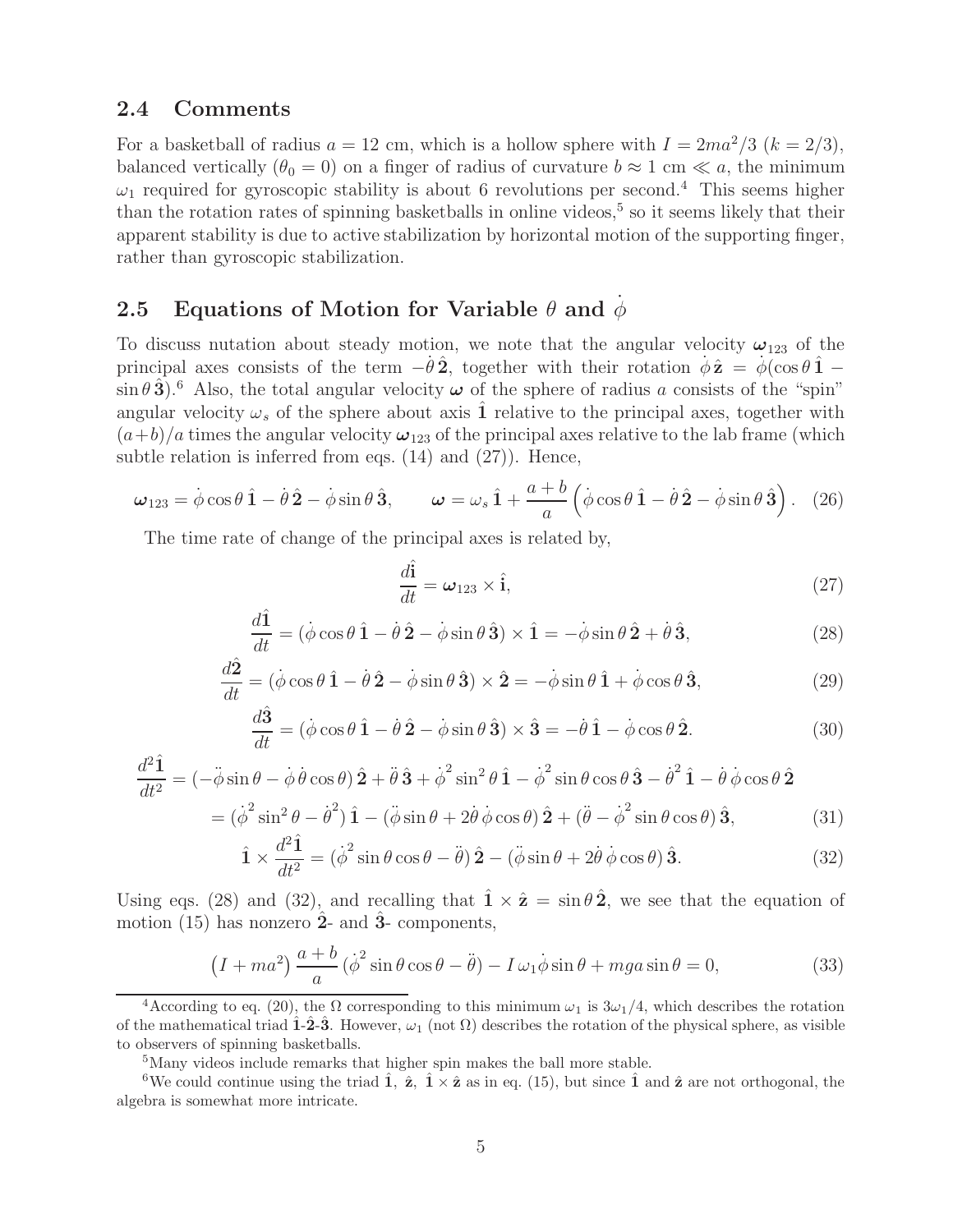$$
(I + ma^2) \frac{a+b}{a} (\ddot{\phi} \sin \theta + 2\dot{\theta} \dot{\phi} \cos \theta) - I \omega_1 \dot{\theta} = 0.
$$
 (34)

*For steady motion,*  $\theta = \theta_0 = constant$ ,  $\dot{\theta} = 0$ ,  $\dot{\phi} = \Omega = constant$ , eq. (34) is trivial, while *eq. (33) leads to eq. (19).*

#### **2.6 Nutations**

We now consider nutations of the form,

$$
\theta = \theta_0 + \epsilon \sin \alpha t, \qquad \dot{\phi} = \Omega + \delta \sin \alpha t, \tag{35}
$$

$$
\sin \theta \approx \sin \theta_0 + \epsilon \cos \theta_0 \sin \alpha t, \qquad \cos \theta \approx \cos \theta_0 - \epsilon \sin \theta_0 \sin \alpha t,\tag{36}
$$

for small constants  $\epsilon$  and  $\delta$ . Then, to first order in  $\epsilon$  and  $\delta$ , eq. (34) becomes,

$$
(I + ma^2) \frac{a+b}{a} (\alpha \delta \sin \theta_0 \cos \alpha t + 2\alpha \epsilon \Omega \cos \theta_0 \cos \alpha t) - \alpha \epsilon I \omega_1 \cos \alpha t = 0,
$$
 (37)

$$
\delta = \epsilon \frac{I\omega_1}{(I + ma^2)\frac{a+b}{a}\sin\theta_0} - \frac{2\epsilon\,\Omega\cos\theta_0}{\sin\theta_0},\tag{38}
$$

and eq. (33) becomes, recalling eq. (19) for the  $0^{th}$ -order terms,

$$
(I + ma^2) \frac{a+b}{a} [(\Omega^2 + 2\Omega \delta \sin \alpha t)(\sin \theta_0 + \epsilon \cos \theta_0 \sin \alpha t)(\cos \theta_0 - \epsilon \sin \theta_0 \sin \alpha t) + \epsilon \alpha^2 \sin \alpha t]
$$

$$
-I \omega_1 (\Omega + \delta \sin \alpha t)(\sin \theta_0 + \epsilon \cos \theta_0 \sin \alpha t) + mga(\sin \theta_0 + \epsilon \cos \theta_0 \sin \alpha t) = 0,
$$
(39)

$$
(I + ma^2) \frac{a+b}{a} (\epsilon \Omega^2 \cos 2\theta_0 + 2\delta \Omega \sin \theta_0 \cos \theta_0 + \epsilon \alpha^2)
$$
  

$$
-I \omega_1 (\epsilon \Omega \cos \theta_0 + \delta \sin \theta_0) + \epsilon mga \cos \theta_0 = 0,
$$
 (40)

$$
\alpha^{2} = -\Omega^{2} \cos 2\theta_{0} - 2\Omega \cos \theta_{0} \frac{I \omega_{1}}{(I + ma^{2})^{\frac{a+b}{a}}} + 4\Omega^{2} \cos^{2} \theta_{0}
$$
\n
$$
I \omega_{1} \qquad \qquad I \omega_{2} \qquad \qquad \Omega_{0} \cos \theta_{0}
$$

$$
+\frac{I\omega_1}{(I+ma^2)\frac{a+b}{a}}\left(\Omega\cos\theta_0+\frac{I\omega_1}{(I+ma^2)\frac{a+b}{a}}-2\Omega\cos\theta_0\right)-\frac{mga\cos\theta_0}{(I+ma^2)\frac{a+b}{a}}\tag{41}
$$

$$
= \Omega^2 (1 + 2\cos^2 \theta_0) + \frac{I^2 \omega_1^2}{(I + ma^2)^2 \left(\frac{a+b}{a}\right)^2} - \frac{3I \omega_1 \Omega \cos \theta_0}{(I + ma^2) \frac{a+b}{a}} - \frac{mga \cos \theta_0}{(I + ma^2) \frac{a+b}{a}}.
$$
(42)

For sufficiently large  $\omega_1$ ,  $\alpha^2 > 0$ , and the nutations exist as ongoing, small oscillations. However, the condition for this is not simple.

We can extract a somewhat simpler condition if we restrict our attention to the "minimum"  $\omega_1$  for steady motion, as found in eq. (21) above. For this case, the associated  $\Omega$  is given by eq. (20), and is called  $\Omega_{\text{min}}$  here,

$$
\Omega_{\min} = \frac{I_1 \omega_{1, \text{``min''}}}{2\left(I + ma^2\right) \frac{a+b}{a} \cos \theta_0}.
$$
\n
$$
(43)
$$

Using this in eq. (42), we have (after some algebra),

$$
\alpha^2 = \frac{I^2 \omega_{1,\text{``min''}}^2}{4 \left(I + ma^2\right)^2 \left(\frac{a+b}{a}\right)^2 \cos^2 \theta_0} - \frac{mga \cos \theta_0}{(I + ma^2) \frac{a+b}{a}}.\tag{44}
$$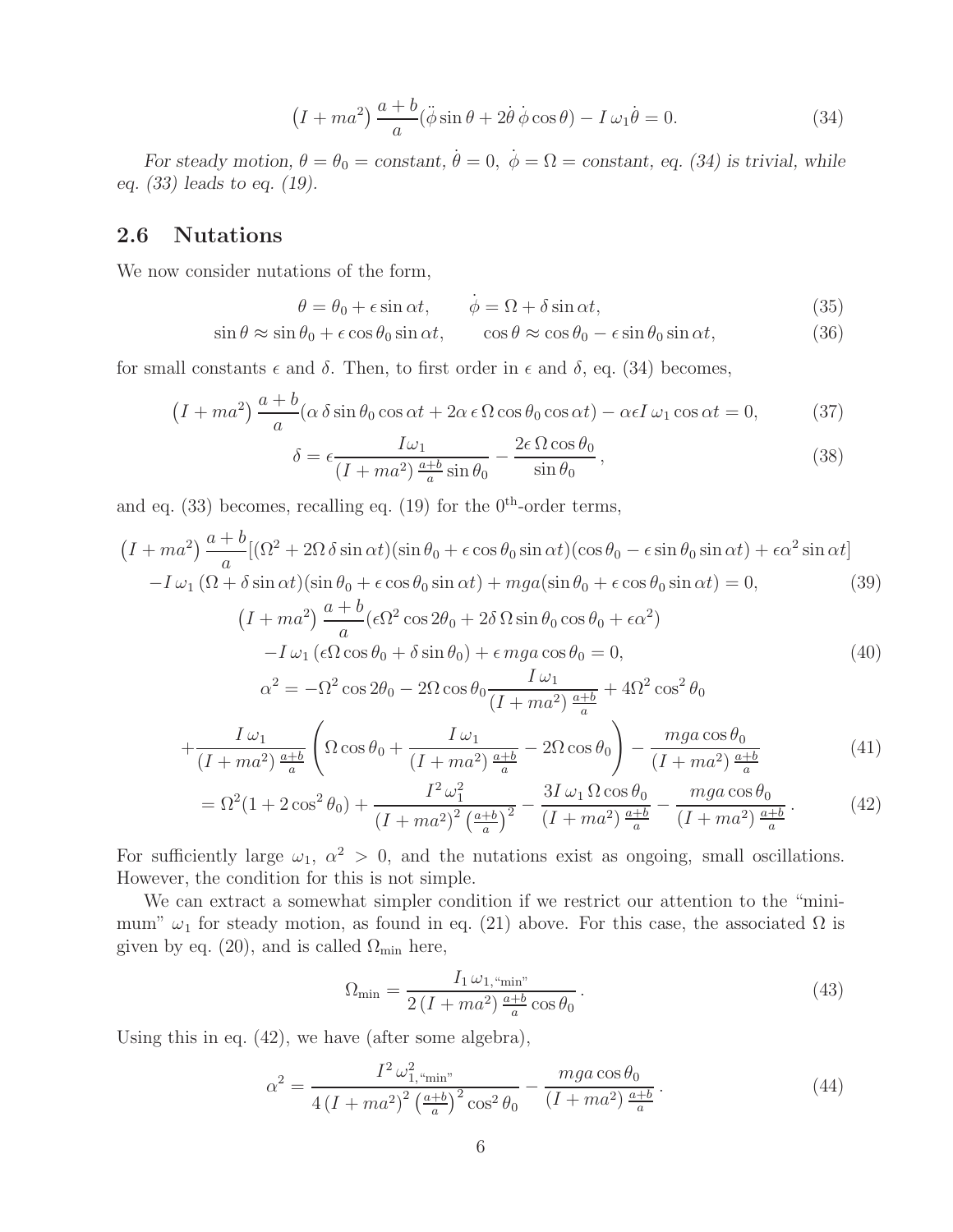Since  $\cos \theta_0 \leq 1$ , this condition for stable nutations is slightly weaker than the condition (21) for the existence of steady motion. That is, whenever steady motion is possible, nutations about this motion are stable.

# **A Appendix: A Lagrangian Approach**

We consider a use of Lagrange's method, with coordinates  $\theta$ ,  $\phi$  = angle of  $\hat{2}$  to the x-axis, and  $\psi$  = angle of rotation of the sphere about the **1** axis.

The center of the sphere of radius a is at distance  $a + b$  from the origin = center of fixed sphere of radius b, and hence the velocity of its center can be written as  $\mathbf{v} = (a + b)(\dot{\theta}\hat{\mathbf{3}} - b)$  $\phi$  sin  $\theta$  **2**). The kinetic energy of the center-of-mass motion is,<sup>7</sup>

$$
T_{\rm cm} = \frac{mv^2}{2} = \frac{ma^2}{2} \frac{(a+b)^2}{a^2} \left(\dot{\theta}^2 + \sin^2 \theta \, \dot{\phi}^2\right). \tag{45}
$$

The kinetic energy of rotation is, recalling eq. (26) and noting that  $\omega_s = \psi$ ,

$$
T_{\rm rot} = \frac{I\omega^2}{2} = \frac{I}{2}\left(\dot{\psi} + \frac{a+b}{a}\dot{\phi}\cos\theta\right)^2 + \frac{I}{2}\frac{(a+b)^2}{a^2}\left(\dot{\theta}^2 + \dot{\phi}^2\sin^2\theta\right),\tag{46}
$$

and the potential energy is  $V = mg(a + b) \cos \theta$ . The Lagrangian is,

$$
\mathcal{L} = T_{\rm cm} + T_{\rm rot} - V =
$$

$$
\frac{I}{2} \left( \dot{\psi} + \frac{a+b}{a} \dot{\phi} \cos \theta \right)^2 + \frac{(I + ma^2)(a+b)^2}{2} \left( \dot{\theta}^2 + \sin^2 \theta \dot{\phi}^2 \right) - mg(a+b) \cos \theta. \tag{47}
$$

The Lagrangian does not depend on  $\psi$ , so  $\partial \mathcal{L}/\partial \dot{\psi} = I \left[ \dot{\psi} - ((a+b)/a) \dot{\phi} \cos \theta \right] = I \omega_1$  is a conserved generalized momentum, and  $\omega_1$  is constant, as found above.

The equation of motion for coordinate  $\theta$  is,

$$
\frac{\partial \mathcal{L}}{\partial \theta} = -I \omega_1 \frac{a+b}{a} \dot{\phi} \sin \theta + (I + ma^2) \frac{(a+b)^2}{a^2} \dot{\phi}^2 \sin \theta \cos \theta + mg(a+b) \sin \theta
$$

$$
= \frac{d}{dt} \frac{\partial L}{\partial \dot{\theta}} = (I + ma^2) \frac{(a+b)^2}{a^2} \ddot{\theta}, \tag{48}
$$

$$
(I + ma^2) \frac{a+b}{a} (\dot{\phi}^2 \sin \theta \cos \theta - \ddot{\theta}) - I \omega_1 \dot{\phi} \sin \theta + mga \sin \theta = 0
$$
 (49)

in agreement with eq. (33).

The equation of motion for coordinate  $\phi$  is, recalling that  $\omega_1$  is constant,

$$
\frac{\partial \mathcal{L}}{\partial \phi} = 0 = \frac{d}{dt} \frac{\partial L}{\partial \dot{\phi}} = \frac{d}{dt} \left[ \frac{a+b}{a} I \omega_1 \cos \theta + (I + ma^2) \frac{(a+b)^2}{a^2} \sin^2 \theta \dot{\phi} \right]
$$

$$
= -\frac{a+b}{a} I \omega_1 \dot{\theta} \sin \theta + (I + ma^2) \frac{(a+b)^2}{a^2} \left( \ddot{\phi} \sin^2 \theta + 2 \dot{\theta} \dot{\phi} \sin \theta \cos \theta \right), \tag{50}
$$

$$
-\frac{1}{a}\ln b \sin b + (1 + ma) - \frac{1}{a^2} (\sqrt{3} \sin b + 2b \sqrt{3} \sin b \cos b),
$$
\n
$$
(1 + ma^2) \frac{a+b}{a} (\ddot{\phi} \sin \theta + 2\dot{\theta} \dot{\phi} \cos \theta) - I\omega_1 \dot{\theta} = 0,
$$
\n(51)

<sup>&</sup>lt;sup>7</sup>As a check, we note that the rolling constraint (7) can be written as  $\mathbf{v} = \mathbf{a} \times \boldsymbol{\omega} = -a \hat{\mathbf{1}} \times \boldsymbol{\omega}$ , and hence the kinetic energy of the motion of the center of mass is  $T_{\text{cm}} = mv^2/2 = ma^2(\omega^2 - \omega_1^2)/2$ . Using eq. (26) we again obtain eq. (45).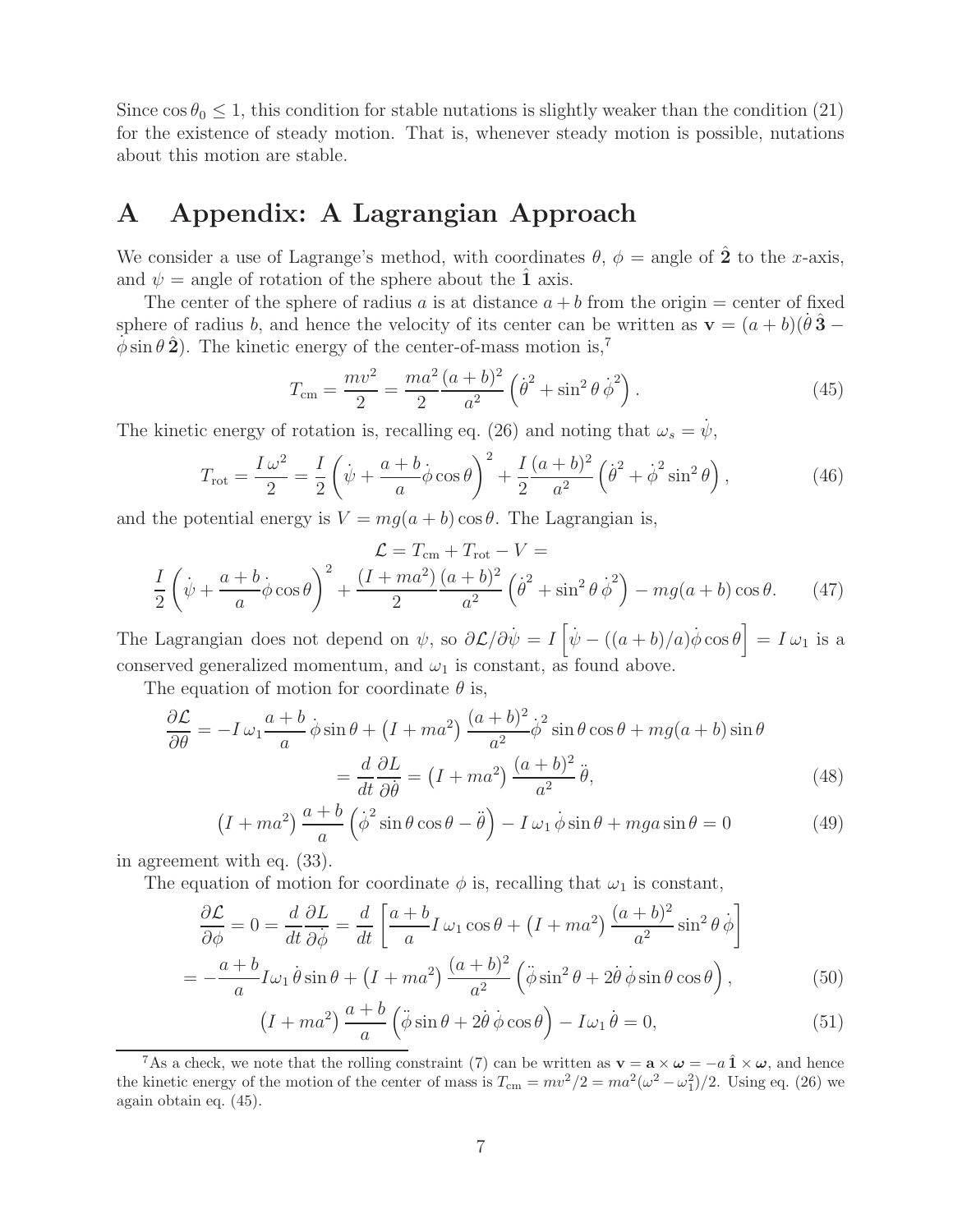as found above in eq. (34).

The difficult step in the Lagrangian method is arriving at eq. (26) for the total angular velocity  $\omega$ , for which the vectorial method, and awareness of the rolling constraint, is helpful (as discussed in footnote 1 above).

## **B Appendix: Lamb's Analysis for Small** θ

It was noted in sec. 41, p. 101 of H. Lamb, *Higher Mechanics* (Cambridge U. Press, 1920), http://kirkmcd.princeton.edu/examples/mechanics/lamb\_higher\_mechanics.pdf that if we restrict our attention to motion in which angle  $\theta$  is very small (as for balanced, spinning basketballs), we can give an analysis using only  $x-y-z$  coordinates.

The center of the spinning sphere is at  $\mathbf{r} = (x, y, z)$  where  $r = a+b$ . The rolling constraint (7) can then be written as,

$$
\mathbf{v} = \dot{\mathbf{r}} = (\dot{x}, \dot{y}, \dot{z}) = \mathbf{a} \times \boldsymbol{\omega} = \frac{a}{a+b} (z \omega_y - y \omega_z, x \omega_z - z \omega_x, y \omega_x - x \omega_y), \tag{52}
$$

noting that  $\mathbf{a} = -a\mathbf{r}/(a+b)$  and  $\boldsymbol{\omega} = (\omega_x, \omega_y, \omega_z)$ .

The general equations of motion are,

$$
m\ddot{\mathbf{r}} = \mathbf{F} - mg\,\hat{\mathbf{z}}, \qquad I\,\dot{\boldsymbol{\omega}} = \mathbf{a} \times \mathbf{F} = -\frac{a}{a+b}\mathbf{r} \times \mathbf{F}.
$$

For motion with small  $\theta$ , we have that  $z \approx a + b$ ,  $F_z \approx mg$ , and  $\omega_z \approx$  constant. The constraint relation (52) reduces to,

$$
\dot{x} = a\,\omega_y - \frac{a\,\omega_z}{a+b}y, \qquad \dot{y} = -a\,\omega_x + \frac{a\,\omega_z}{a+b}x,\tag{54}
$$

and the equations of motion (53) reduce to  $m\ddot{x} = F_x$ ,  $m\ddot{y} = F_y$  and,

$$
I\dot{\omega}_x = aF_y - \frac{mga}{a+b}y = ma\ddot{y} - \frac{mga}{a+b}y, \quad I\dot{\omega}_y = -aF_x + \frac{mga}{a+b}x = -ma\ddot{x} + \frac{mga}{a+b}x. \tag{55}
$$

Using eq. (55) in the time derivative of eq. (54), we find,

$$
\ddot{x} = a\,\dot{\omega}_y - \frac{a\,\omega_z}{a+b}\dot{y} = -\frac{ma^2}{I}\ddot{x} + \frac{mga^2}{I(a+b)}x - \frac{a\,\omega_z}{a+b}\dot{y},\tag{56}
$$

$$
(I + ma2) \frac{a+b}{a}\ddot{x} + I \omega_{z}\dot{y} - magx = 0,
$$
\n(57)

$$
\ddot{y} = -a\,\dot{\omega}_x + \frac{a\,\omega_z}{a+b}\dot{x} = -\frac{ma}{I}\ddot{y} - \frac{mga^2}{I(a+b)}y + \frac{a\,\omega_z}{a+b}\dot{x},\tag{58}
$$

$$
(I + ma2) \frac{a+b}{a} \ddot{y} - I \omega_z \dot{x} - magy = 0.
$$
 (59)

Lamb noted that it is clever to introduce the complex variable  $\zeta = x + iy$  where  $i = \sqrt{-1}$ here. Then, eqs.  $(57)$  and  $(59)$  combine into the form,

$$
(I + ma^2) \frac{a+b}{a} \ddot{\zeta} - iI \omega_z \dot{\zeta} - mag \zeta = 0.
$$
 (60)